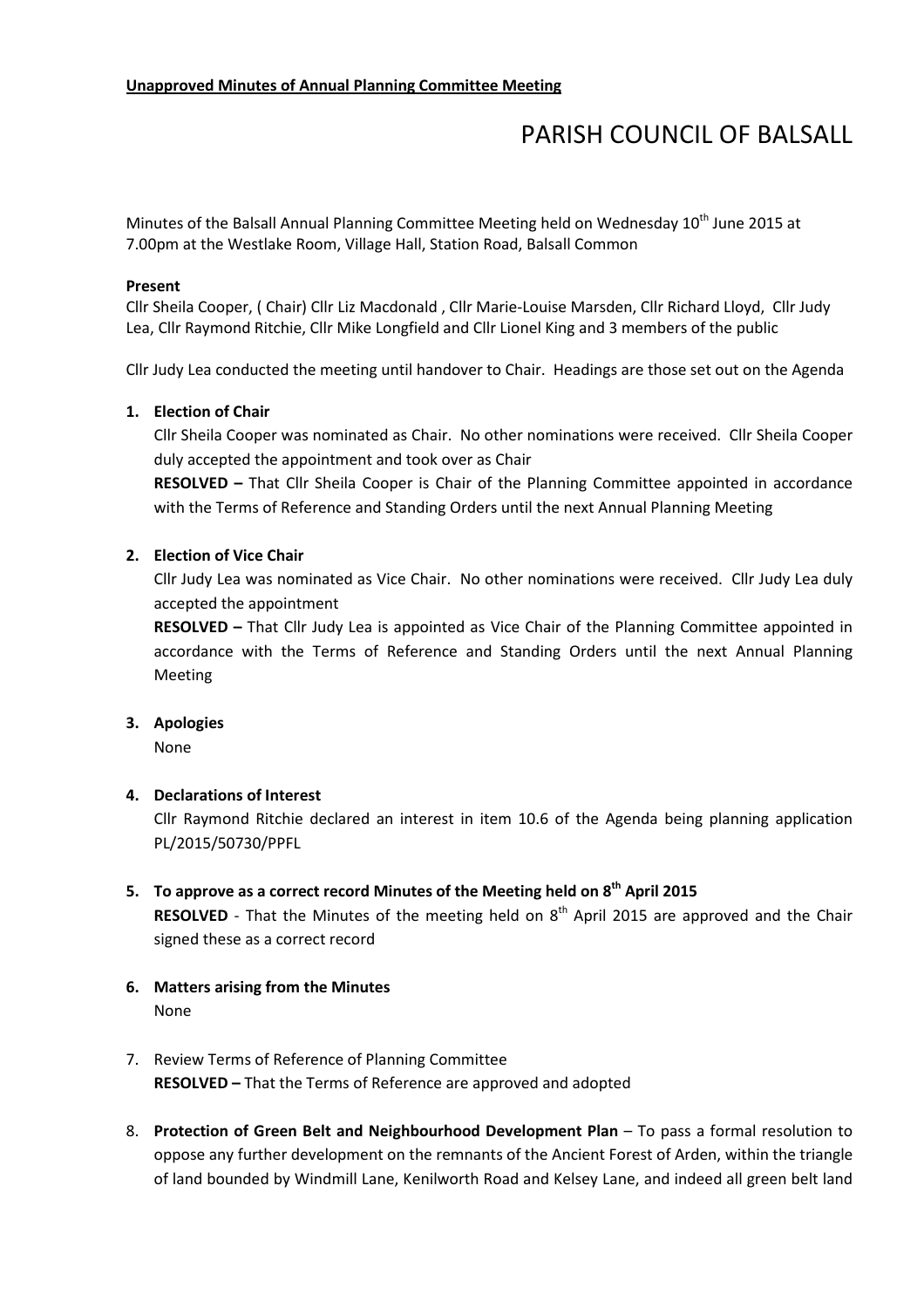within the Parish. Further, we support residents who want to protect the area from windfall developments whilst the NDP is developed. We will fight to ensure the protection of Green Belt land.

RESOLVED – That the Parish Council is opposed any further development on the remnants of the Ancient Forest of Arden, within the triangle of land bounded by Windmill Lane, Kenilworth Road and Kelsey Lane, and indeed all green belt land within the Parish. Further, we support residents who want to protect the area from windfall developments whilst the NDP is developed. The Parish Council will endeavour to protect the Green Belt

# 9. Public Participation

Members of the public wished to comment on:-

PL/2015/50730/PPFL - The Old Telephone Exchange, Gipsy Lane, Balsall Common - Change of use from B1 office use to mixed use as B1 office and D1 childcare facility

This item was brought forward from the agenda. Cllr Judy Lea expressed concern as the new parking restrictions on Gipsy Lane appear to be working well and this Change of use could severely impact upon traffic and parking in the location and cause the same problems.

The applicant was present at the meeting and advised that they no longer planned to build at the school and were looking at an alternative site. It was not intended to impact on parking and traffic.

A resident expressed concern that the applicant would seek to extend the property as a previous application to extend had lapsed. This would increase the number of children entering the site and cause a considerable problem.

Cllrs expressed concern at the parking situation and took the view that any change of use must be conditional upon restricted hours to ensure that the parking problem was not further exacerbated.

## 10. Planning Applications

10.1. PL/2015/50724/PNCUDW - Fernhill Barns, Fernhill Lane, Balsall Street, Balsall Common - Prior approval of proposed change of use from existing agricultural building to form 3 No. two storey dwellings and ancillary curtilage

Comment: No comment

10.2. PL/2015/50746/MINFHO - 704 Kenilworth Road, Balsall Common - Proposed two storey front extension

## Comment: No comment

10.3. PL/2015/50862/MINFHO - 7 Tudor Close, Balsall Common - Existing garden wall to be removed and re-built in different position to increase rear garden area. Planting area to front to be removed to allow increased hardstanding area

Comment: The Parish Council is concerned at the continued restriction of the residents in terms of highways, access and egress for residents. Also, if it is intended to increase hardstanding, then the Parish Council would request permeability to ensure proper drainage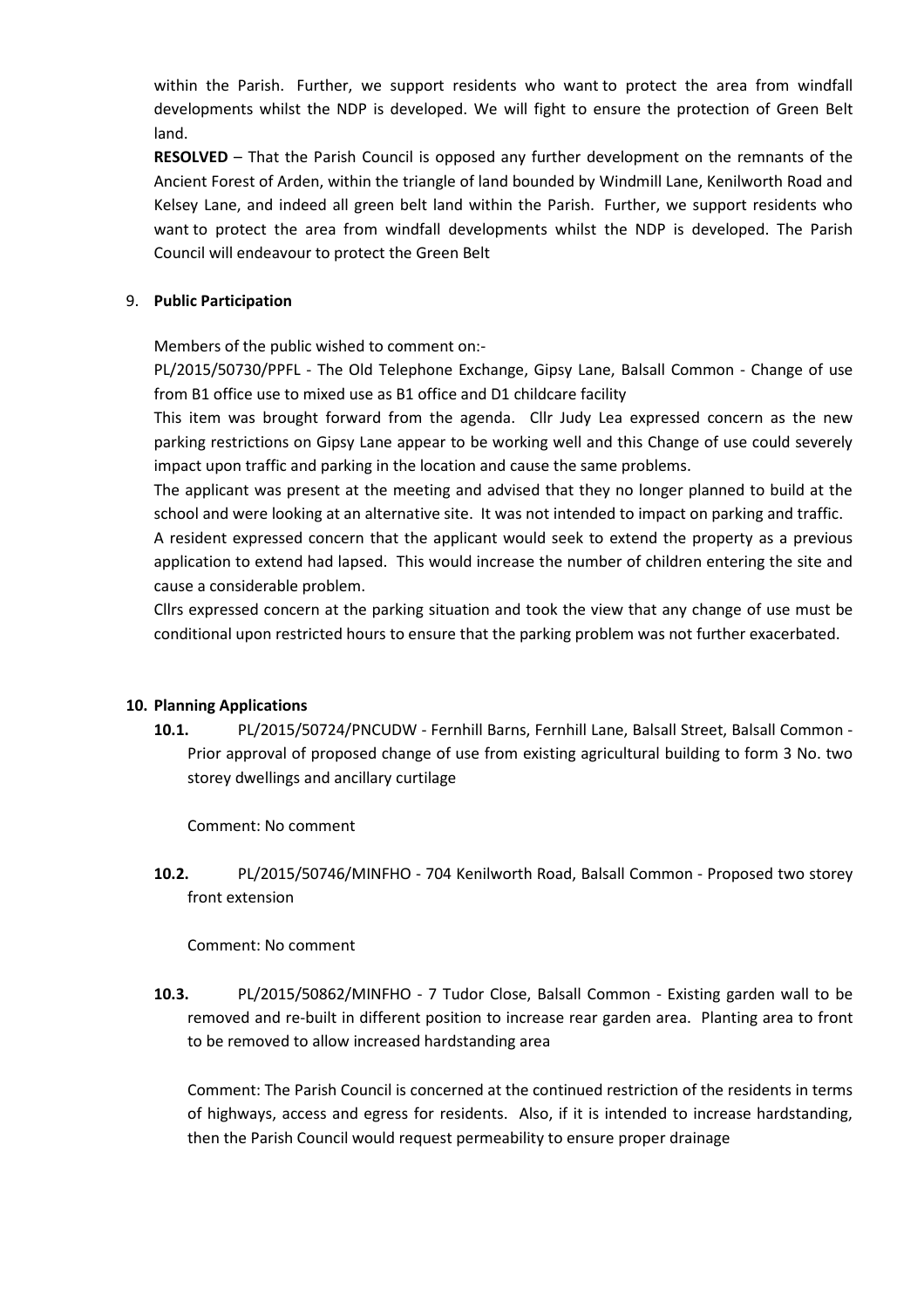10.4. PL/2015/50929/PNDEM - Southfields Poultry Farm, Kenilworth Road, Balsall Common - Prior notification for demolition of buildings

Comment: No comment

10.5. PL/2015/50853/MINFHO - Dean Forest, 16A Alder Lane, Balsall Common - Erection of detached garage to front of dwelling

Comment: No comment

10.6. PL/2015/50730/PPFL - The Old Telephone Exchange, Gipsy Lane, Balsall Common - Change of use from B1 office use to mixed use as B1 office and D1 childcare facility

Comment: Any change of use of the site should be conditional upon strict restrictions upon the entry of vehicles to the site and parking in peak times 8.15am to 9.30am and 3pm- 4pm. This area is a highly congested area with the school located opposite and frequently used by buses and other vehicles. The safety of all children must be considered.

10.7. PL/2015/50883/TPO - 7 Burberry Grove, Balsall Common - Crown reduction of 20% to 1 No. Oak tree T25

Comment: Leave to tree officer

10.8. Pl/2015/50870/TPO - 31 Alder Lane, Balsall Common - 30% crown reduction and removal of deadwoodon oak tree protected by TPO 454 (marked T6)

Comment: Leave to tree officer

10.9. PL/2015/50901/MINFHO - Eidelweiss Cottage, Balsall Street, Balsall Common - Replace existing garage with garden/hobby room

Comment: No objections subject to any comments by neighbours and that there are suitable alternative parking arrangements

## 11. Correspondence

None

12. Date for next meeting  $-$ The next Planning Committee meeting shall take place on Wednesday 15<sup>th</sup> July 2015 at 7.00pm at the Westlake Room, Village Hall, Station Road.

There being no further business the Chair thanked everyone for attending and closed the meeting at 19.58pm